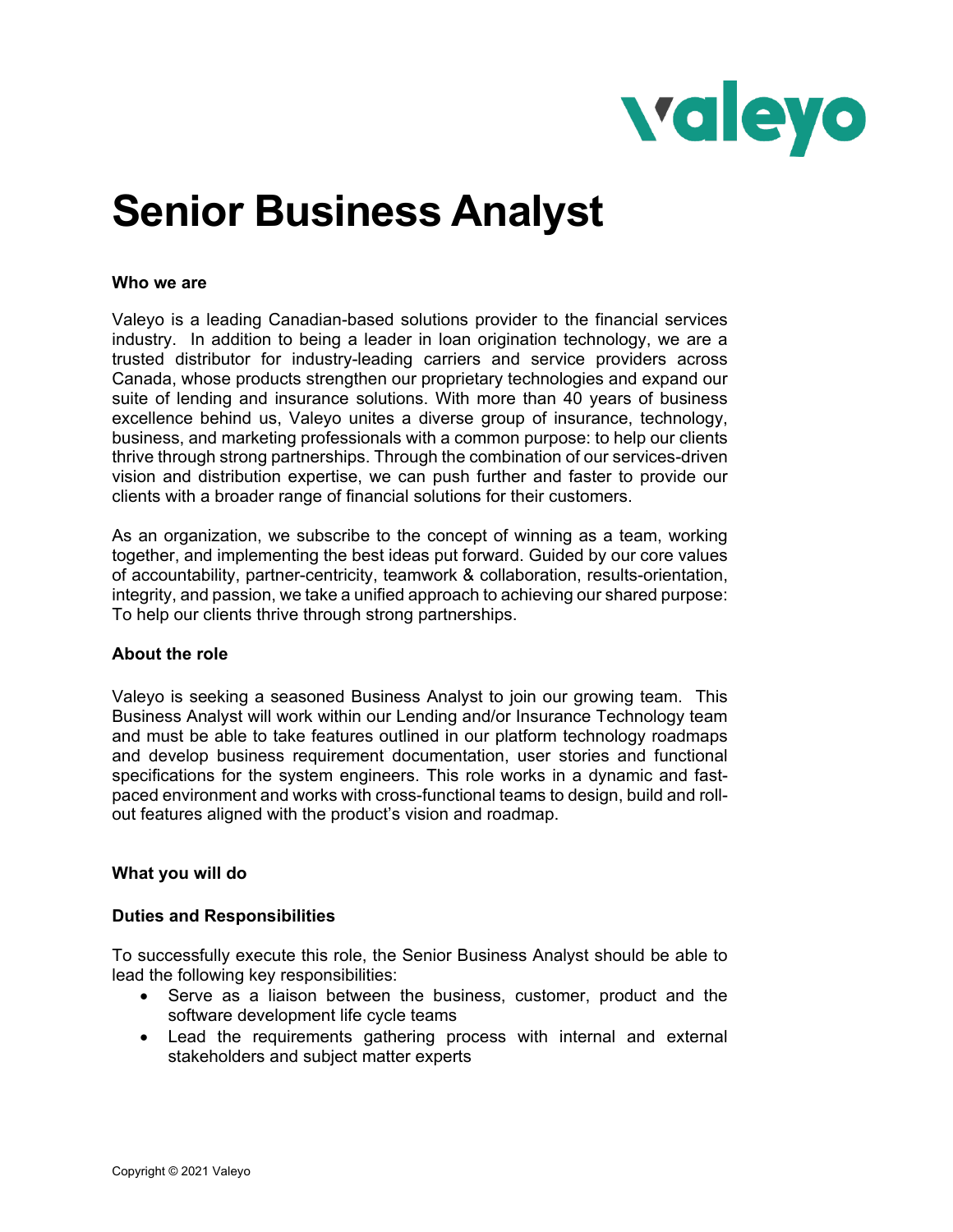

- Document requirements and user stories using the right level of detail for the Engineering and Quality Assurance teams
- Clarify requirements and update cases as needed throughout the software development life cycle
- Lead design review and change control meetings by setting the agenda and facilitating the discussion
- Create mock-ups, wireframes, and prototypes that illustrate current and future workflows and product design
- Write release notes for new features that will be delivered to customers
- Work with a Product Manager and Software Engineers to analyze customer problems, how they relate product strategy, and how they can be solved on a product's roadmap
- Work with the Quality Assurance team to review test plans, test scenarios, and test cases
- Work with Product Support and Training teams to support issue resolution and write product documentation as needed
- Participate in efforts to improve software development life cycle processes
- Performing business and user acceptance testing
- Conducting meetings and presentations to share ideas and findings

## **What you bring**

### **Qualifications / Skills and Experience**

- High ownership, passion and work with sense of urgency
- Thrives in rapidly changing environment
- 5+ years of previous experience in software development business analysis
- BS in Information Technology, Business, Science or related field preferred
- Strong technology understanding and experience
- Experience working within an agile development process, specifically with Scrum and backlog management tools
- Experience in financial services and lending/insurance considered a definite asset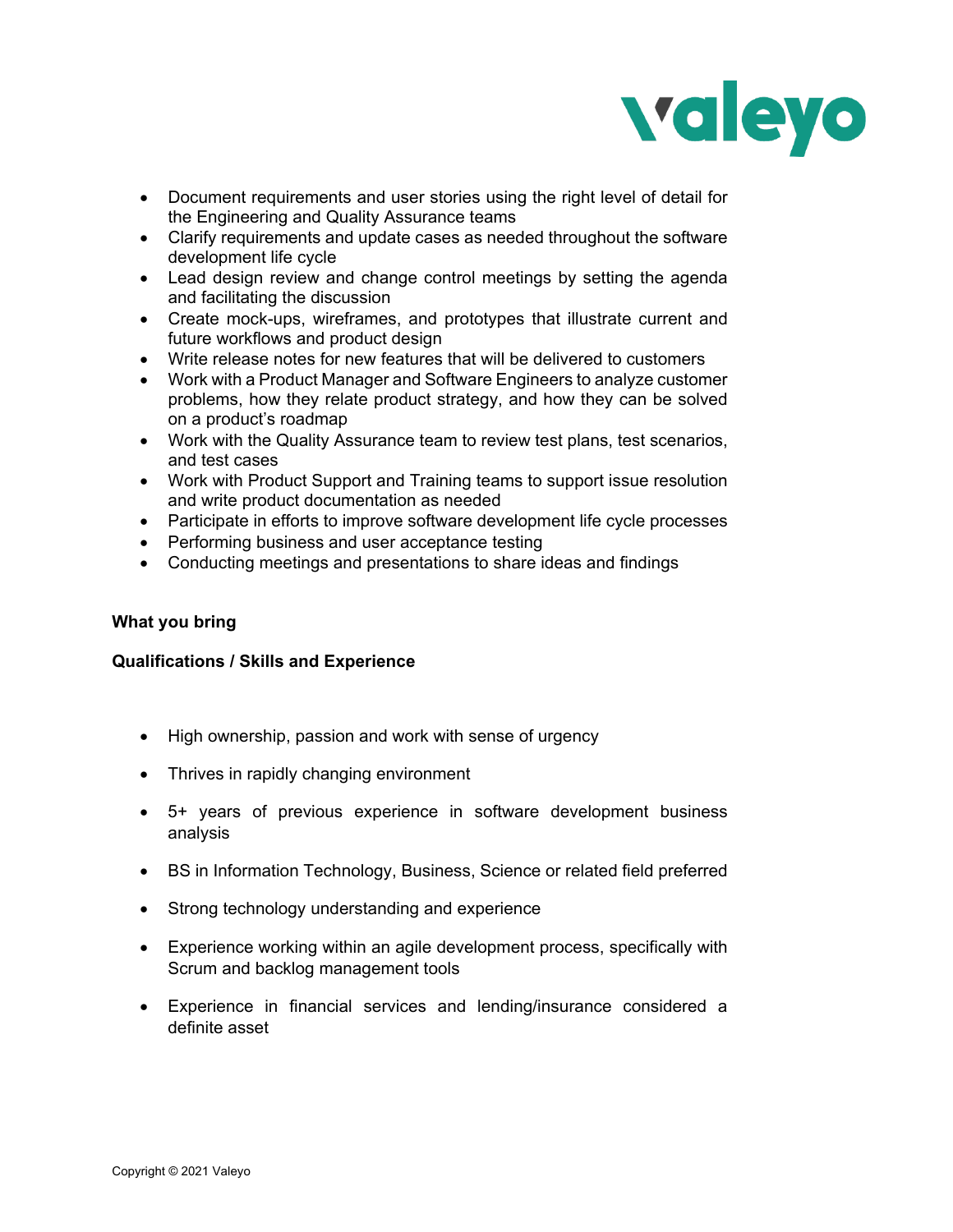

- Able to take feedback constructively and iterate on ideas and solutions from multiple stakeholders with differing opinions
- Meticulous thinker who can effectively work out all the details when presented with big ideas
- A passion for championing innovation
- Understanding of user-centric design
- Experience with projects, involving front-end applications
- Excellent written and verbal communication skills
- Must demonstrate the ability to explain technical concepts to a nontechnical audience
- Ability to communicate effectively with all stakeholders; i.e. technical developers, business leaders and users
- Demonstrated ability to analyze problems and understand the necessary components of a solution through planning, cost/benefit analysis, testing and reporting
- Ability to participate and lead group requirement sessions with confidence and conciseness

### **The Valeyo Way:**

Through collaboration and innovation, everything we do at Valeyo is focused on people - those we help and those we hire.

It's #thevaleyoway to empower our people with autonomy to make decisions that align with our values, to treat each other with compassion focusing on what we can accomplish as a team; and to recognize our individual and collective efforts.

We share a passion and drive for success and are proudly diverse team. Embracing our differences enhances everything we are involved in from our social awareness as an organization, to our creative problem solving, to the communities we support.

We offer our team the best of both worlds: a fast-paced, innovative environment and an established organization. This includes: